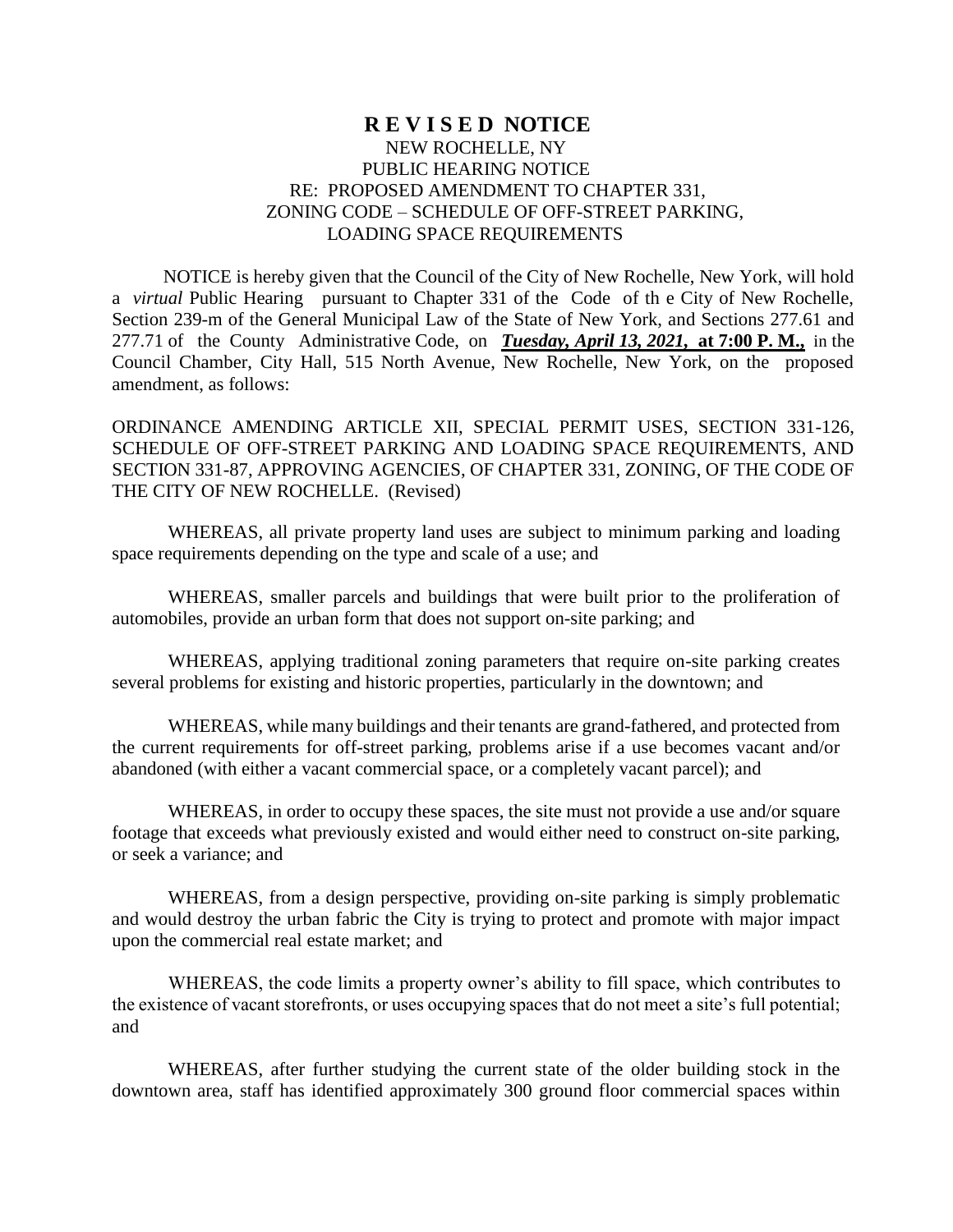undersized parcels, ranging from around 400 to 4,000 square feet, where approximately 20% (60 spaces) are currently vacant, and a significant amount are underutilized; and

WHEREAS, under the existing regulations, many of the commercial spaces mentioned above cannot be adaptively reused; and

WHEREAS, it is recommended that the city eliminate parking and loading space requirements for existing commercial spaces with less than 3,000 square feet of gross floor area, and an occupancy that does not exceed 49 people; now, therefore

BE IT ORDAINED by the City of New Rochelle:

Section 1. Article XII Special Permit Uses, of the Code of the City of New Rochelle is hereby amending by adding the following:

Section 331-115.5 Off-street parking and loading space requirement reductions.

The Planning Board shall have the authority to approve a special permit for off-street parking and loading space requirement reductions as set forth in Section 331-126D subject to the following:

A. The applicant shall provide a parking plan, which among other things, shall identify nearby opportunities for staff and customer parking, total number of employees, total employees by shift, and hours of operation.

## B. The Planning Board shall have the authority to set the hours of operation.

Section 2. Section 331-126, Schedule of off-street parking and loading space requirements, of the Code of the City of New Rochelle is hereby amended as follows:

§ 331-126. Schedule of off-street parking and loading space requirements.

- D. Effect on existing structures and uses. Structures and uses legally in existence or for which building permits have been issued prior to the effective date of this chapter shall not be subject to the parking or loading space requirements of this chapter, provided that any parking and loading facilities existing or approved to serve such structures or uses shall not in the future be reduced or redesignated to serve other structures or uses, except to the extent that they exceed such requirements. At the time of any enlargement, change or expansion of existing structures or uses in the future, the following requirements shall apply:
	- (4) The provisions in items  $\S$  331-126D(1)-(3), regardless of use, shall not apply to existing commercial spaces with less than [two] three thousand square feet of gross floor area, and an occupancy that does not exceed 49 people. Any applicant seeking reductions pursuant to this section of the code shall satisfy the requirements specified in Section 331-115.5 of the code.